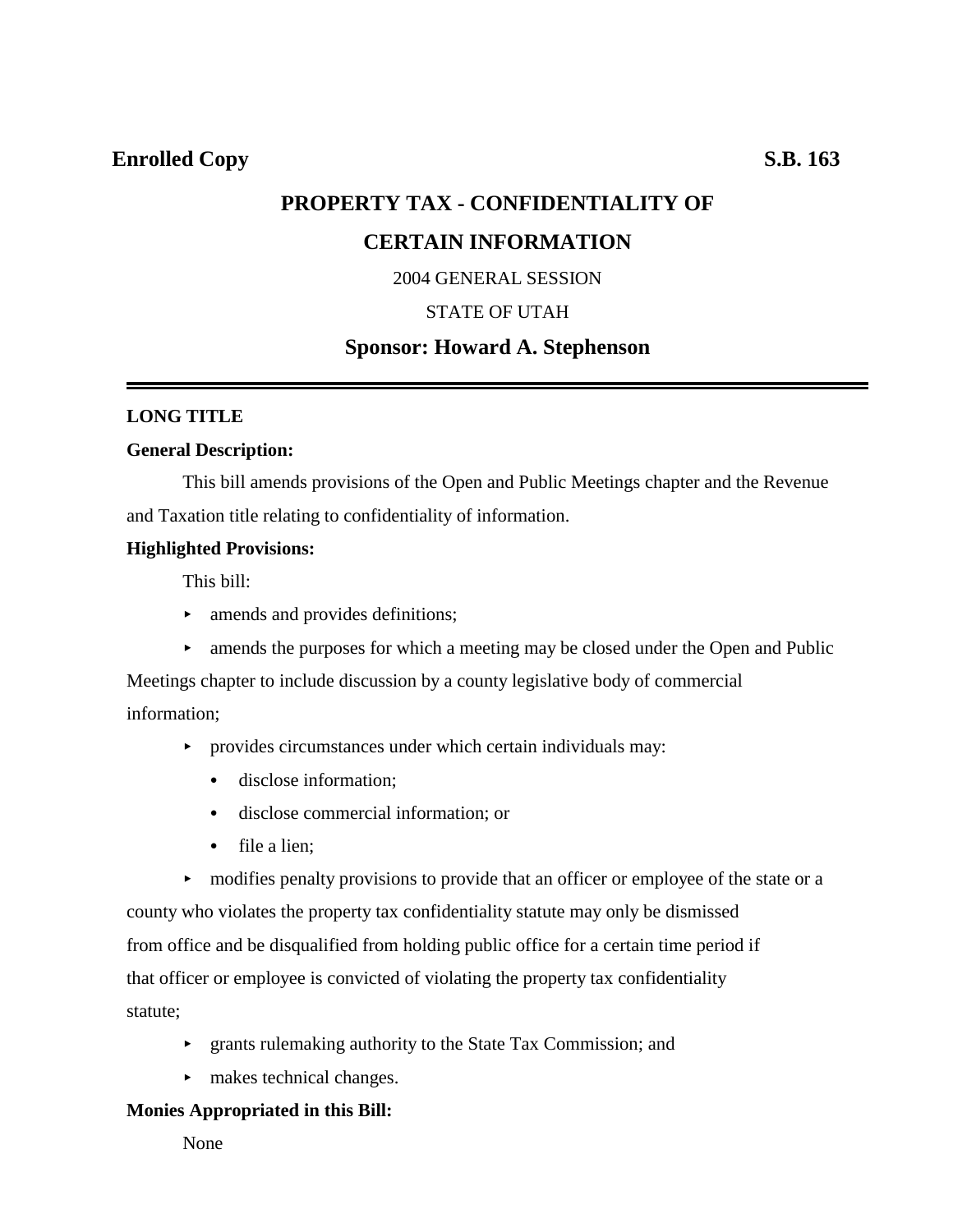## **S.B. 163 Enrolled Copy**

#### **Other Special Clauses:**

This bill provides an immediate effective date.

#### **Utah Code Sections Affected:**

### AMENDS:

**52-4-5**, as last amended by Chapter 89, Laws of Utah 1994

**59-1-404**, as enacted by Chapter 7, Laws of Utah 2003, Second Special Session

*Be it enacted by the Legislature of the state of Utah:*

Section 1. Section **52-4-5** is amended to read:

### **52-4-5. Purposes of closed meetings -- Chance meetings and social meetings**

#### **excluded -- Disruption of meetings.**

(1) (a) A closed meeting may be held pursuant to Section 52-4-4 for any of the following purposes:

(i) discussion of the character, professional competence, or physical or mental health of an individual;

(ii) strategy sessions to discuss collective bargaining;

(iii) strategy sessions to discuss pending or reasonably imminent litigation;  $[\sigma r]$ 

(iv) strategy sessions to discuss the purchase, exchange, or lease of real property when public discussion of the transaction would disclose the appraisal or estimated value of the property under consideration or prevent the public body from completing the transaction on the best possible terms;

(v) strategy sessions to discuss the sale of real property when:

(A) public discussion of the transaction would disclose the appraisal or estimated value of the property under consideration or prevent the public body from completing the transaction on the best possible terms;

(B) the public body had previously given public notice that the property would be offered for sale; and

(C) the terms of the sale are publicly disclosed before the public body approves the sale;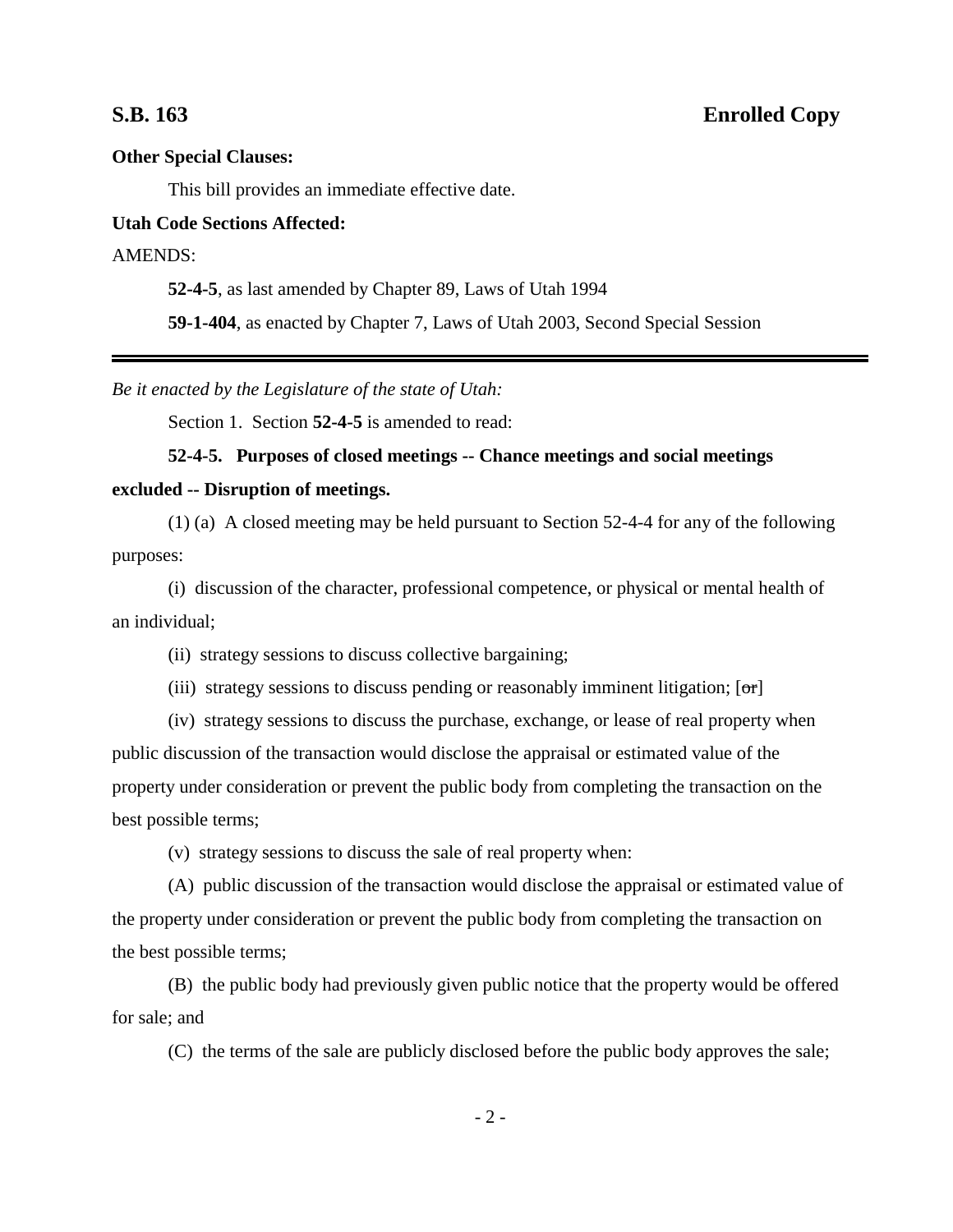(vi) discussion regarding deployment of security personnel, devices, or systems; [and]

(vii) investigative proceedings regarding allegations of criminal misconduct[.]; and

(viii) discussion by a county legislative body of commercial information as defined in Section 59-1-404.

(b) A public body may not interview a person applying to fill an elected position in a closed meeting.

(c) Nothing in this section may be construed to require any public body to approve the purchase, sale, exchange, or lease of real property if that public body is not required to approve the purchase, sale, exchange, or lease of real property under other laws.

(2) This chapter shall not apply to any chance meeting or a social meeting. No chance meeting or social meeting shall be used to circumvent this chapter.

(3) This chapter shall not prohibit the removal of any person who willfully disrupts a meeting to the extent that orderly conduct is seriously compromised.

Section 2. Section **59-1-404** is amended to read:

**59-1-404. Definitions -- Confidentiality of commercial information obtained from a property taxpayer or derived from the commercial information -- Rulemaking authority -- Exceptions -- Penalty.**

(1) As used in this section[,]:

(a) (i) "commercial information" means:

 $[\text{A}]$  (A) information of a commercial nature obtained from a property taxpayer regarding the property taxpayer's property; or

 $[(\theta)]$  (B) information derived from the information described in this Subsection  $(1)(a)$ [.](i); and

(ii) (A) "commercial information" does not include information regarding a property taxpayer's property if the information is intended for public use; and

(B) in accordance with Title 63, Chapter 46a, Utah Administrative Rulemaking Act, for purposes of Subsection  $(1)(a)(ii)(A)$ , the commission may by rule prescribe the circumstances under which information is intended for public use;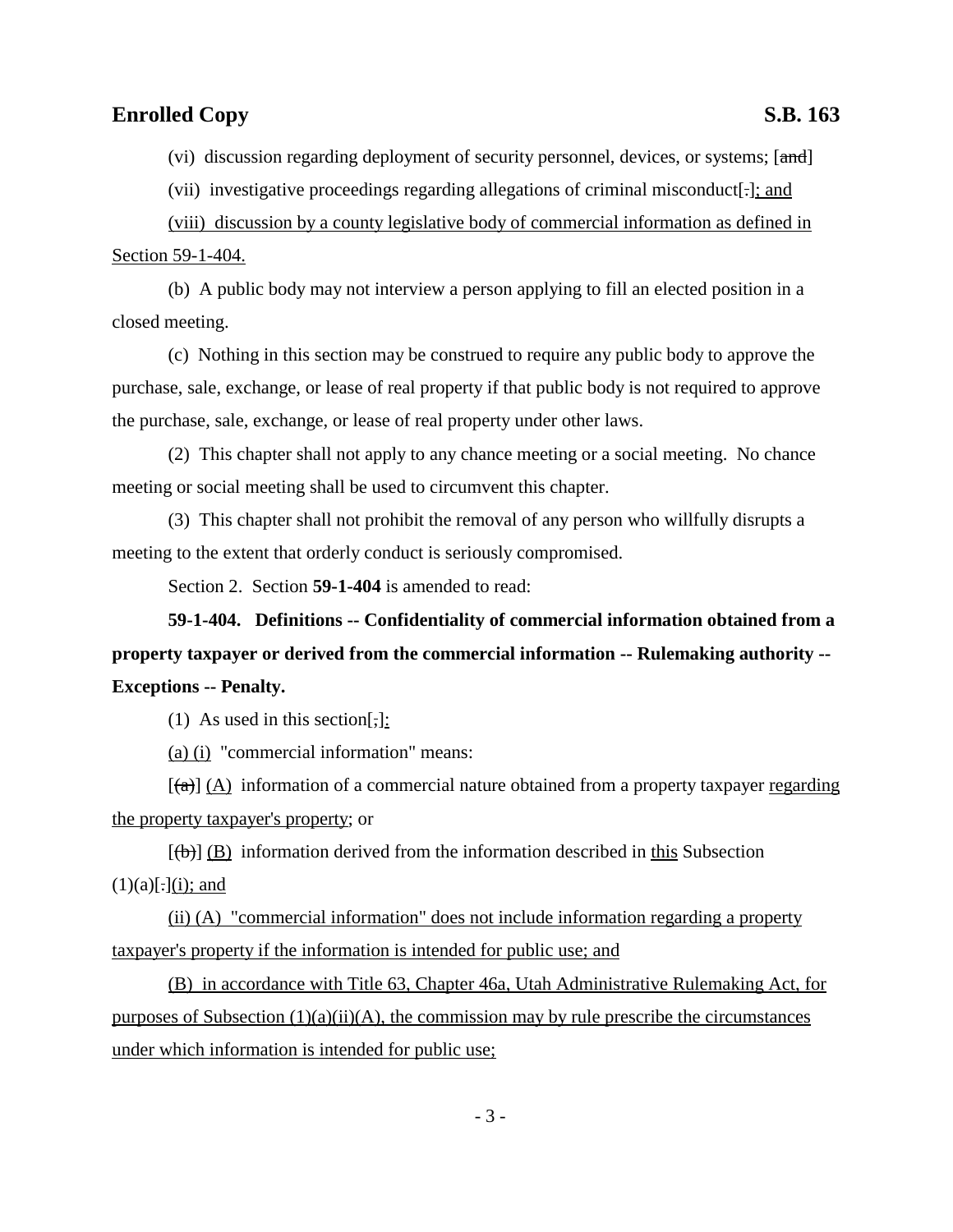(b) "property taxpayer" means a person that:

(i) is a property owner; or

(ii) has in effect a contract with a property owner to:

(A) make filings on behalf of the property owner;

(B) process appeals on behalf of the property owner; or

(C) pay a tax under Chapter 2, Property Tax Act, on the property owner's property; and

(c) "property taxpayer's property" means property with respect to which a property

taxpayer:

(i) owns the property;

(ii) makes filings relating to the property;

(iii) processes appeals relating to the property; or

(iv) pays a tax under Chapter 2, Property Tax Act, on the property.

(2) Except as provided in Subsections (3) through  $[\frac{(8)}{(7)}]$ , an individual listed under Subsection 59-1-403(1)(a) may not disclose commercial information[-]:

(a) obtained in the course of performing any duty that the individual listed under

Subsection 59-1-403(1)(a) performs under Chapter 2, Property Tax Act; or

(b) relating to an action or proceeding:

(i) with respect to property; and

(ii) that is filed in accordance with this chapter.

(3) (a) Notwithstanding Subsection (2) and subject to Subsection (3)(b), an individual listed under Subsection 59-1-403(1)(a) may disclose the following information:

 $\left[\frac{a}{a}\right]$  (i) the assessed value of property;

 $[(b)$  the amount of tax assessed on property;

 $[\text{e}(\hat{\mathbf{c}})]$  (ii) the tax rate imposed on property;

 $[\text{(\text{d})}]$  (iii) a legal description of property;

 $[(e) a] (iv)$  the physical description <u>or characteristics</u> of property  $[-\sigma r]$ , including a street address or parcel number for the property;

 $[(f)$  (v) the square footage <u>or acreage</u> of property[.];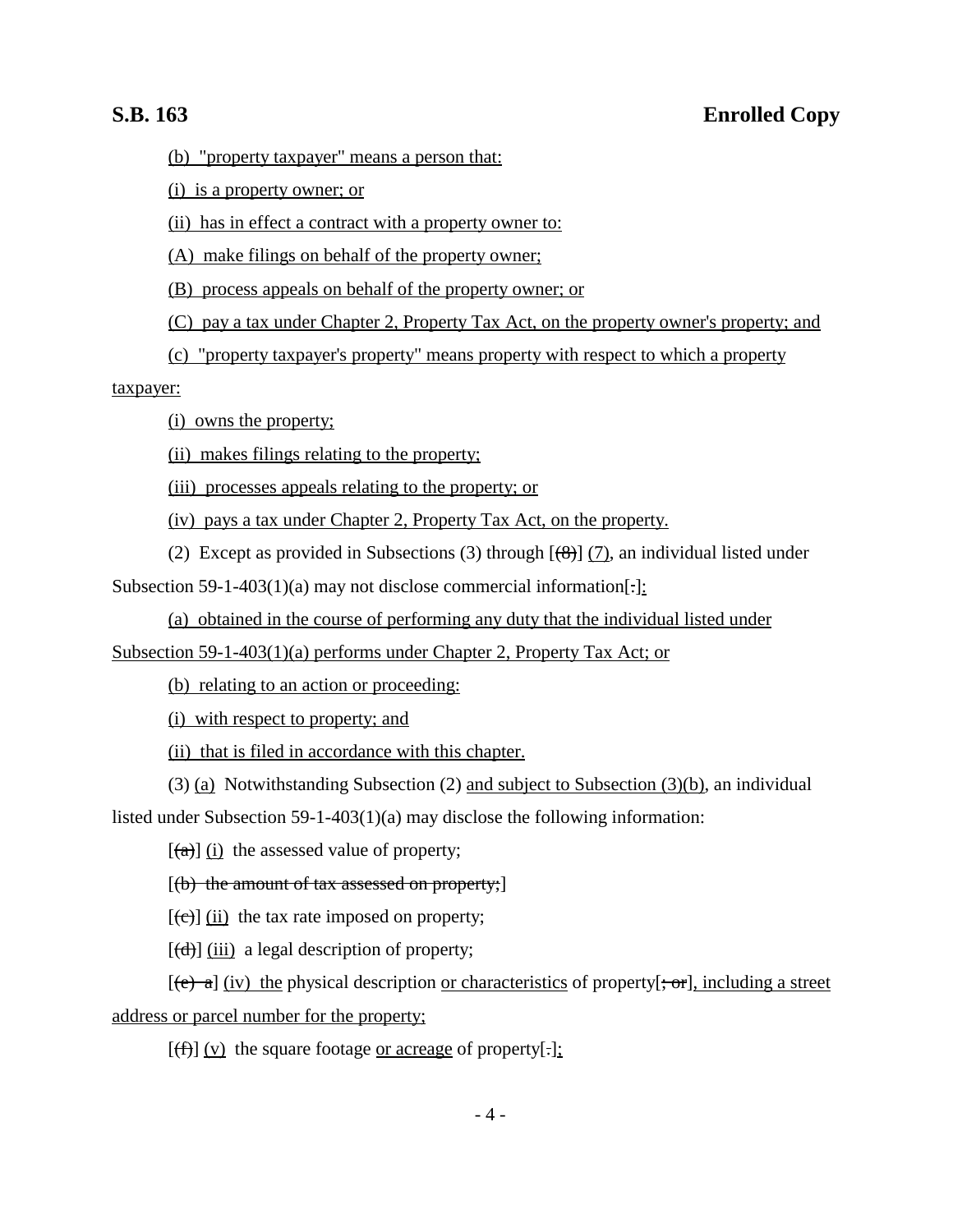- (vi) the square footage of improvements on property;
- (vii) the name of a property taxpayer;
- (viii) the mailing address of a property taxpayer;
- (ix) the amount of a property tax:
- (A) assessed on property;
- (B) due on property;
- (C) collected on property;
- (D) abated on property; or
- (E) deferred on property;
- (x) the amount of the following relating to property taxes due on property:
- (A) interest;
- (B) costs; or
- (C) other charges;
- (xi) the tax status of property, including:
- (A) an exemption;
- (B) a property classification;
- (C) a bankruptcy filing; or
- (D) whether the property is the subject of an action or proceeding under this title;
- (xii) information relating to a tax sale of property; or
- (xiii) information relating to single-family residential property.
- (b) (i) Subject to Subsection (3)(b)(ii), a person may receive the information described in
- Subsection (3)(a) in written format.
- (ii) The following may charge a reasonable fee to cover the actual cost of providing the information described in Subsection (3)(a) in written format:
	- (A) the commission;
	- (B) a county;
	- (C) a city; or
	- (D) a town.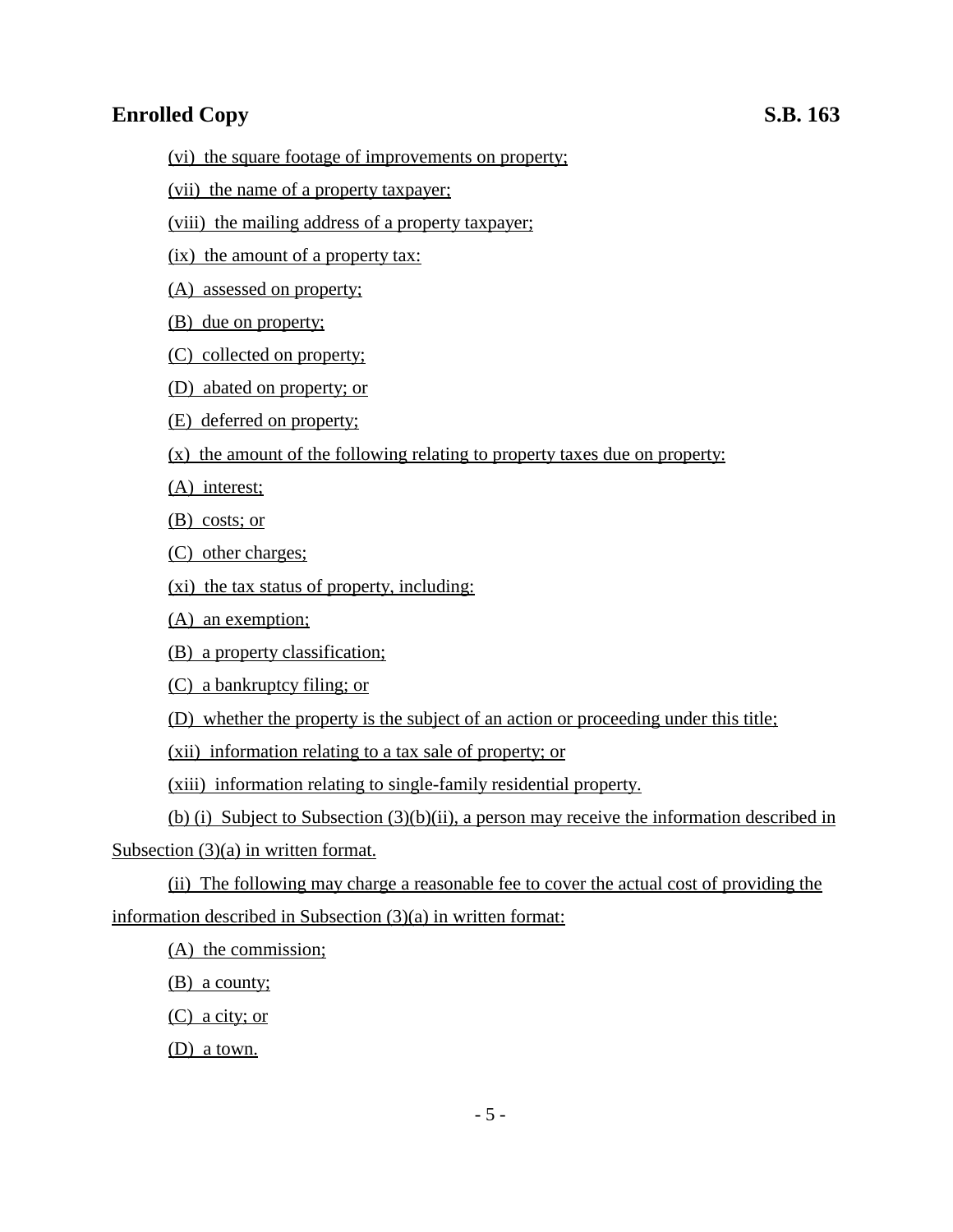## **S.B. 163 Enrolled Copy**

(4) (a) Notwithstanding Subsection (2) and except as provided in Subsection (4) $[\theta_{\theta}](c)$ , an individual listed under Subsection 59-1-403(1)(a) shall disclose commercial information:

(i) in accordance with judicial order;

(ii) on behalf of the commission in any action or proceeding:

(A) under this title;

(B) under another law under which a property taxpayer is required to disclose commercial information; or

(C) to which the commission is a party;  $\lceil \sigma r \rceil$ 

(iii) on behalf of any party to any action or proceeding under this title if the commercial information is directly involved in the action or proceeding[.]; or

(iv) if the requirements of Subsection  $(4)(b)$  are met, that is:

(A) directly involved in an action or proceeding involving property if that action or proceeding has been filed in accordance with this title;

(B) relevant to an action or proceeding involving property if that action or proceeding has been filed in accordance with this title; or

(C) in preparation for an action or proceeding involving property if that action or proceeding has been filed in accordance with this title.

(b) Commercial information shall be disclosed in accordance with Subsection (4)(a)(iv):

(i) if the commercial information is obtained from:

(A) a real estate agent if the real estate agent is not a property taxpayer of the property that is the subject of the action or proceeding;

(B) an appraiser if the appraiser is not a property taxpayer of the property that is the subject of the action or proceeding;

(C) a property manager if the property manager is not a property taxpayer of the property that is the subject of the action or proceeding; or

(D) a property taxpayer other than a property taxpayer of the property that is the subject of the action or proceeding;

(ii) regardless of whether the commercial information is disclosed in more than one action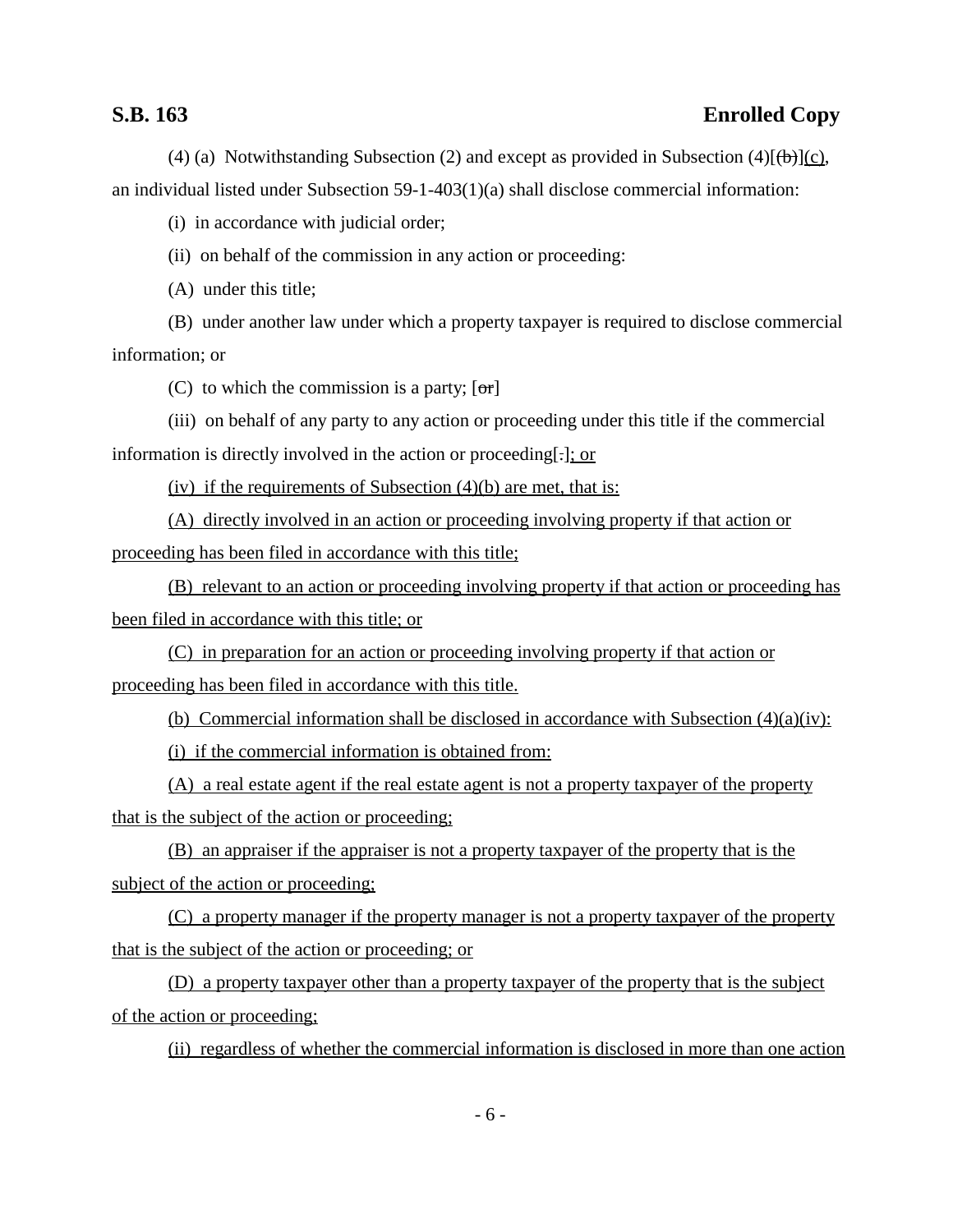(iii) (A) if a county board of equalization conducts the action or proceeding, the county board of equalization takes action to provide that any commercial information disclosed during the action or proceeding may not be disclosed by any person conducting or participating in the action or proceeding outside the action or proceeding;

(B) if the commission conducts the action or proceeding, the commission enters a protective order or, in accordance with Title 63, Chapter 46a, Utah Administrative Rulemaking Act, makes rules specifying that any commercial information disclosed during the action or proceeding may not be disclosed by any person conducting or participating in the action or proceeding outside the action or proceeding; or

(C) if a court of competent jurisdiction conducts the action or proceeding, the court enters a protective order specifying that any commercial information disclosed during the action or proceeding may not be disclosed by any person conducting or participating in the action or proceeding outside the action or proceeding.

 $[\biguplus]$  (c) Notwithstanding Subsection (4)(a), a court may require the production of, and may admit in evidence, commercial information that is specifically pertinent to the action or proceeding.

(5) Notwithstanding Subsection (2), this section does not prohibit:

(a) [a property taxpayer or that property taxpayer's duly authorized representative] the following from receiving a copy of any commercial information relating to the basis for assessing a tax that is charged to a property [taxpayer's own tax;] taxpayer:

(i) the property taxpayer;

(ii) a duly authorized representative of the property taxpayer;

(iii) a person that has in effect a contract with the property taxpayer to:

(A) make filings on behalf of the property taxpayer;

(B) process appeals on behalf of the property taxpayer; or

(C) pay a tax under Chapter 2, Property Tax Act, on the property taxpayer's property;

(iv) a property taxpayer that purchases property from another property taxpayer; or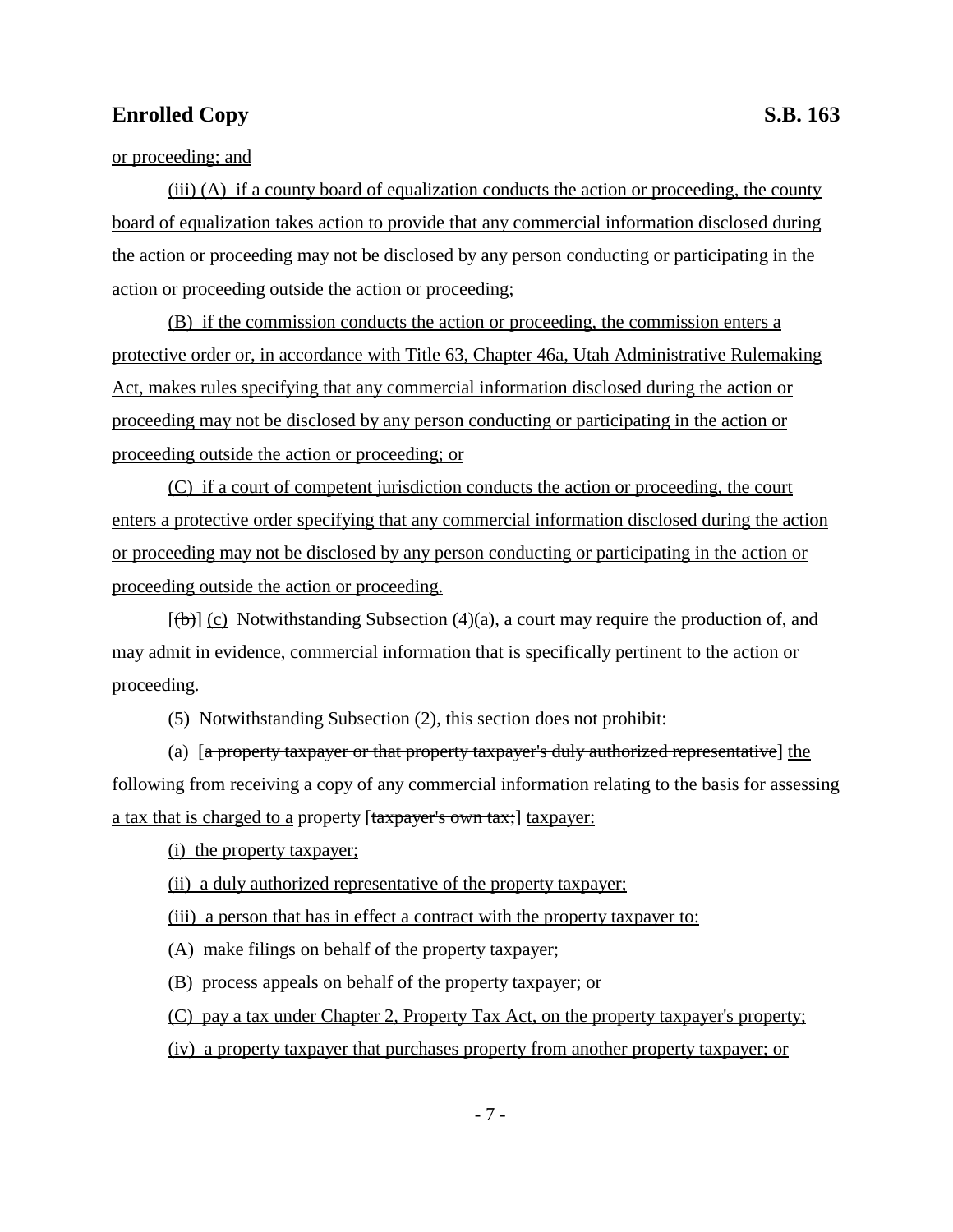## **S.B. 163 Enrolled Copy**

(v) a person that the property taxpayer designates in writing as being authorized to receive the commercial information;

(b) the publication of statistics as long as the statistics are classified to prevent the identification of  $[\div(\mathbf{i}) \cdot \mathbf{a}]$  a particular property taxpayer's commercial information; or

 $[(iii)$  a property taxpayer; and

(c) the inspection by the attorney general or other legal representative of the state  $or a$ </u> legal representative of a political subdivision of the state of the commercial information of a property taxpayer:

(i) that brings action to set aside or review a tax or property valuation based on the commercial information;

(ii) against which an action or proceeding is contemplated or has been instituted under this title; or

(iii) against which the state or a political subdivision of the state has an unsatisfied money judgment.

 $(6)$  Notwithstanding Subsection  $(2)$ , the commission may by rule, made in accordance with Title 63, Chapter 46a, Utah Administrative Rulemaking Act, provide for the issuance of information concerning the identity and other property tax information of a property taxpayer that has failed to file a property tax return or pay any property tax due.]

 $[(7)$ ] (6) Notwithstanding Subsection (2), in accordance with Title 63, Chapter 46a, Utah Administrative Rulemaking Act, the commission may by rule establish standards authorizing an individual listed under Subsection 59-1-403(1)(a) to disclose commercial information:

(a) (i) in a published decision; or

(ii) in carrying out official duties; and

(b) if that individual listed under Subsection  $59-1-403(1)(a)$  consults with the property taxpayer that provided the commercial information.

 $[(8)] (7)$  Notwithstanding Subsection (2)[, the commission may]:

(a) an individual listed under Subsection 59-1-403(1)(a) may share commercial information with  $\left[ \text{a country assessment in accordance with the authority provided in Chapter 2,} \right]$